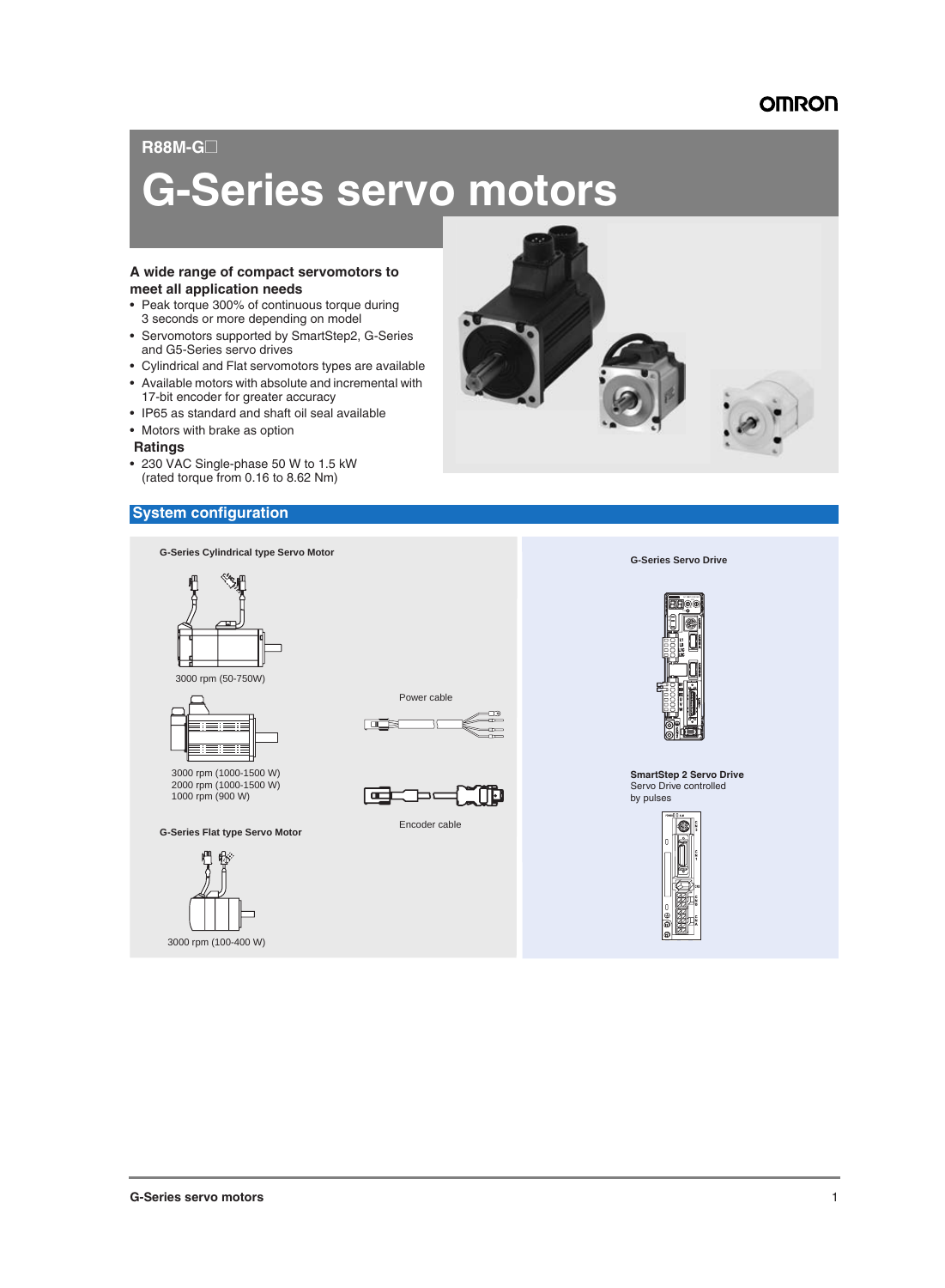#### **Servo motor / servo drive combination**

|           |            |         | Servo motor            |                     |                 |                              | Servo drive              |                 |
|-----------|------------|---------|------------------------|---------------------|-----------------|------------------------------|--------------------------|-----------------|
| Family    |            | Voltage | <b>Speed</b>           | <b>Rated torque</b> | <b>Capacity</b> | <b>Model</b>                 | SmartStep2 <sup>*3</sup> | <b>G-Series</b> |
| Cylindric | 50-750 W   | 230 V   | 3000 min <sup>-1</sup> | $0.16$ Nm           | 50 W            | R88M-G05030□-□S2             | R7D-BP01H                | R88D-GN01H-ML2  |
|           |            |         |                        | 0.32 Nm             | 100 W           | R88M-G10030□-□S2             | R7D-BP01H                | R88D-GN01H-ML2  |
|           |            |         |                        | 0.64 Nm             | 200 W           | R88M-G20030□-□S2             | R7D-BP02HH               | R88D-GN02H-ML2  |
|           |            |         |                        | 1.3 Nm              | 400 W           | R88M-G40030□-□S2             | R7D-BP04H                | R88D-GN04H-ML2  |
|           |            |         |                        | 2.4 Nm              | 750 W           | R88M-G75030□-□S2             |                          | R88D-GN08H-ML2  |
|           | 900-1500 W |         |                        | 3.18 Nm             | 1000 W          | R88M-G1K030T-CS2             |                          | R88D-GN15H-ML2  |
|           |            |         |                        | 4.77 Nm             | 1500 W          | R88M-G1K530T-CS2             |                          | R88D-GN15H-ML2  |
|           |            |         | 2000 min <sup>-1</sup> | 4.8 Nm              | 1000 W          | R88M-G1K020T-CS2             |                          | R88D-GN10H-ML2  |
|           |            |         |                        | 7.15 Nm             | 1500 W          | R88M-G1K520T-CS2             |                          | R88D-GN15H-ML2  |
|           |            |         | 1000 min <sup>-1</sup> | 8.62 Nm             | 900 W           | R88M-G90010T-CS2             |                          | R88D-GN15H-ML2  |
| Flat      | 100-400 W  |         | 3000 min <sup>-1</sup> | 0.32 Nm             | 100 W           | R88M-GP10030 <sup>-</sup> B2 | R7D-BP01H                | R88D-GN01H-ML2  |
|           |            |         |                        | 0.64 Nm             | 200 W           | R88M-GP20030 <sup>-</sup> B2 | R7D-BP02HH               | R88D-GN02H-ML2  |
|           |            |         |                        | 1.3 Nm              | 400 W           | R88M-GP40030 <sup>-DS2</sup> | R7D-BP04H                | R88D-GN04H-ML2  |

**Note: 1.** For servo motor and cables part numbers refer to ordering information at the end of this chapter

**2.** Refer to the servo drive chapter for drive options selection and detailed specifications

**3.** SmartStep2 only supports incremental encoder

#### **Type designation**

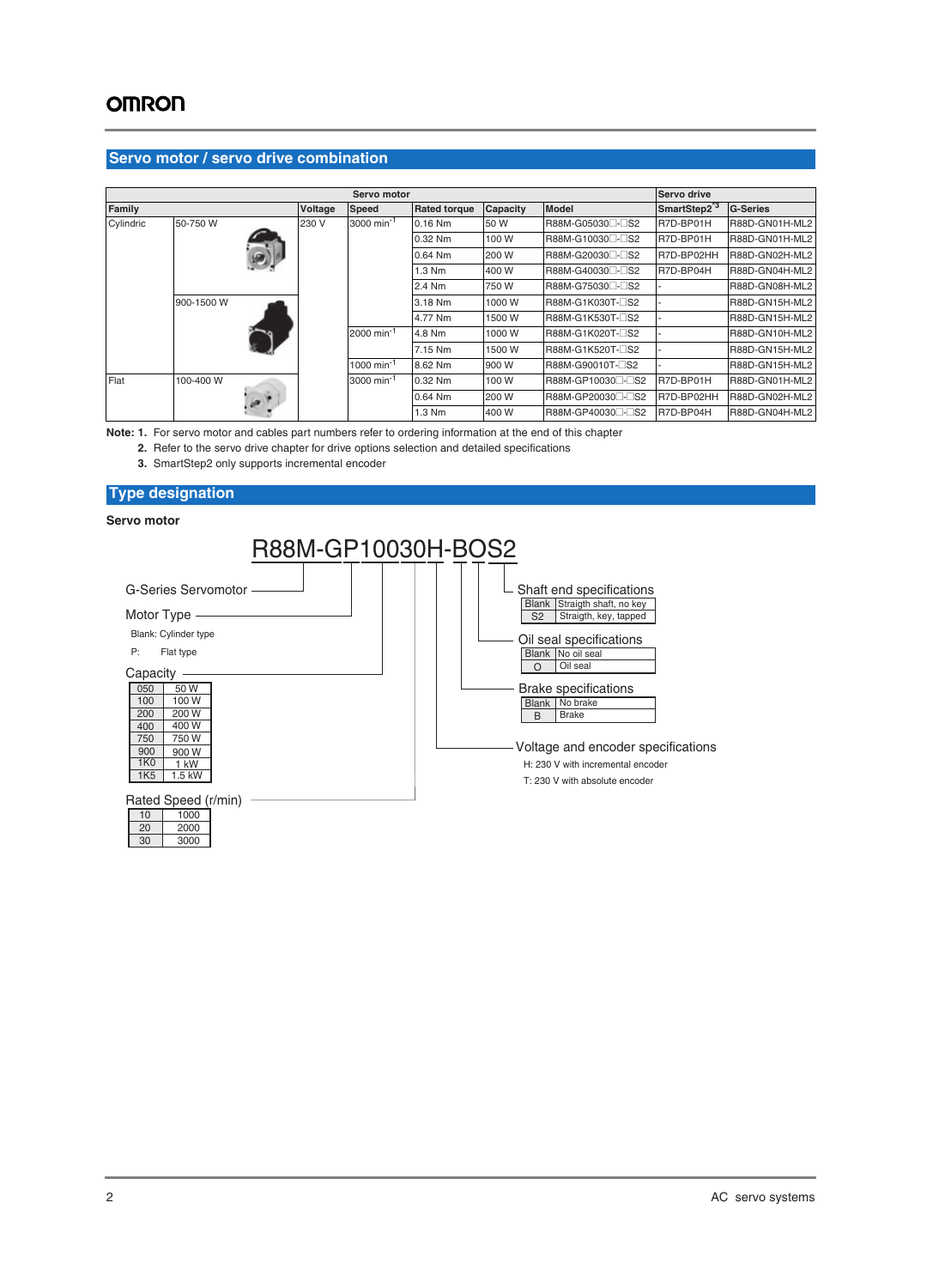#### **Servo motor specifications**

#### **Cylindrical servo motors 3000/2000/1000 r/min**

#### **Ratings and specifications**

|                             | <b>Applied voltage</b>                       |                                     |                                                                                            |                                                                          |              |        |                | 230V                                                                              |      |                |         |         |  |
|-----------------------------|----------------------------------------------|-------------------------------------|--------------------------------------------------------------------------------------------|--------------------------------------------------------------------------|--------------|--------|----------------|-----------------------------------------------------------------------------------|------|----------------|---------|---------|--|
|                             | Servo motor model R88M-                      |                                     | G05030                                                                                     | G10030                                                                   | G20030       | G40030 |                | G75030□ G1K030T G1K530T G1K020T                                                   |      |                | G1K520T | G90010T |  |
|                             | Rated output                                 | W                                   | 50                                                                                         | 100                                                                      | 200          | 400    | 750            | 1000                                                                              | 1500 | 1000           | 1500    | 900     |  |
|                             | Rated torque                                 | N·m                                 | 0.16                                                                                       | 0.32                                                                     | 0.64         | 1.3    | 2.4            | 3.18                                                                              | 4.77 | 4.8            | 7.15    | 8.62    |  |
|                             | Instantaneous peak torque                    | $N \cdot m$                         | 0.45                                                                                       | 0.90                                                                     | 1.78         | 3.67   | 7.05           | 9.1                                                                               | 12.8 | 13.5           | 19.6    | 18.4    |  |
|                             | Rated current                                | A (rms)                             |                                                                                            | 1.1                                                                      | 1.6          | 2.6    | $\overline{4}$ | 7.2                                                                               | 9.4  | 5.6            | 9.4     | 7.6     |  |
|                             | Instantaneous max. current                   | A (rms)                             |                                                                                            | 3.4                                                                      | 4.9          | 7.9    | 12.1           | 21.4                                                                              | 28.5 | 17.1           | 28.5    | 17.1    |  |
|                             | Rated speed                                  | $min-1$                             |                                                                                            |                                                                          |              | 3000   |                |                                                                                   |      |                | 2000    | 1000    |  |
|                             | Max. speed                                   | $min^{-1}$                          |                                                                                            |                                                                          | 5000         |        | 4500           |                                                                                   | 5000 |                | 3000    | 2000    |  |
|                             | Torque constant                              | $N·m/A$ (rms)                       | 0.14                                                                                       | 0.19                                                                     | 0.41         | 0.51   | 0.64           | 0.44<br>0.51                                                                      |      | 0.88           | 0.76    | 1.13    |  |
|                             | Rotor moment of inertia (JM)                 | kg·m <sup>2</sup> x10 <sup>-4</sup> | 0.025                                                                                      | 0.051                                                                    | 0.14         | 0.26   | 0.87           | 1.69                                                                              | 2.59 | 6.17           | 11.2    |         |  |
| (JL)                        | Allowable load moment of inertia             | Multiple of (JM)                    |                                                                                            |                                                                          | 30           |        | 20             |                                                                                   | 15   |                | 10      |         |  |
|                             | Rated power rate                             | kW/s                                | 10.4                                                                                       | 20.1                                                                     | 30.3         | 62.5   | 66             | 60                                                                                | 88   | 37.3           | 45.8    | 66.3    |  |
|                             | Applicable Encoder                           |                                     |                                                                                            | Incremental encoder (10000 pulses)                                       |              |        |                |                                                                                   |      | $\blacksquare$ |         |         |  |
|                             |                                              |                                     |                                                                                            |                                                                          |              |        |                | Incremental /Absolute encoder(17 bits)                                            |      |                |         |         |  |
|                             | Allowable radial load                        | N                                   |                                                                                            | 68                                                                       |              | 245    |                | 392                                                                               |      | 490            |         | 686     |  |
|                             | Allowable thrust load                        | Ñ                                   |                                                                                            | 58                                                                       |              | 98     |                | 147                                                                               |      | 196            |         |         |  |
|                             | Approx. mass                                 | Kg (without brake)                  | 0.3                                                                                        | 0.5                                                                      | 0.8          | 1.2    | 2.3            | 4.5                                                                               | 5.1  | 6.8            | 8.5     |         |  |
|                             |                                              | Kg (with brake)                     | 0.5                                                                                        | 0.7                                                                      | 1.3          | 1.7    | 3.1            | 5.1                                                                               | 6.5  | 8.7            | 10      |         |  |
|                             | Rated voltage                                |                                     |                                                                                            |                                                                          | 24 VDC +/-5% |        |                |                                                                                   |      | 24 VDC +/-10%  |         |         |  |
| Brake specifications        | Holding brake moment of inertia $kg·m2x10-4$ |                                     |                                                                                            | 0.002                                                                    |              | 0.018  | 0.075          | 0.25                                                                              | 0.33 |                | 1.35    |         |  |
|                             | Power consumption (at 20°C)                  | W                                   |                                                                                            | $\overline{7}$                                                           |              | 9      | 10             | 18                                                                                | 19   | 14             | 19      |         |  |
|                             | Current consumption (at 20°C)                | <b>IA</b>                           |                                                                                            | 0.3                                                                      |              | 0.36   | 0.42           | 0.74                                                                              | 0.81 | 0.59           | 0.79    |         |  |
|                             | Static friction torque                       | N.m (minimum)                       |                                                                                            | 0.29                                                                     |              | 1.27   | 2.45           | 4.9                                                                               | 7.8  | 4.9            | 13.7    |         |  |
|                             | Rise time for holding torque                 | ms (max.)                           |                                                                                            | 35                                                                       |              | 50     | 70             |                                                                                   | 50   | 80             | 100     |         |  |
|                             | Release time                                 | ms (max)                            |                                                                                            | 20                                                                       |              | 15     | 20             |                                                                                   | 15   | 70             | 50      |         |  |
|                             | Rating                                       |                                     | Continuous                                                                                 |                                                                          |              |        |                |                                                                                   |      |                |         |         |  |
|                             | Insulation grade                             |                                     | Type B                                                                                     |                                                                          |              |        |                | Type F                                                                            |      |                |         |         |  |
|                             | Ambient operating/ storage temperature       |                                     |                                                                                            | 0 to $+40^{\circ}$ C/ -20 to 65 $^{\circ}$ C                             |              |        |                | 0 to +40°C/ -20 to 80°C                                                           |      |                |         |         |  |
|                             | Ambient operating/ storage humidity          |                                     | 85% RH max. (non-condensing)                                                               |                                                                          |              |        |                |                                                                                   |      |                |         |         |  |
|                             | <b>Vibration class</b>                       |                                     | $V-15$                                                                                     |                                                                          |              |        |                |                                                                                   |      |                |         |         |  |
|                             | Insulation resistance                        |                                     |                                                                                            | 20 $M\Omega$ min. at 500 VDC between the power terminals and FG terminal |              |        |                |                                                                                   |      |                |         |         |  |
| <b>Basic specifications</b> | Enclosure                                    |                                     |                                                                                            |                                                                          |              |        |                | Totally-enclosed, self-cooling, IP65 (excluding shaft opening and lead wire ends) |      |                |         |         |  |
|                             | Vibration resistance                         |                                     | Vibration acceleration 49 m/s <sup>2</sup><br>Vibration acceleration 24.5 m/s <sup>2</sup> |                                                                          |              |        |                |                                                                                   |      |                |         |         |  |
|                             | Mounting                                     | Flange-mounted                      |                                                                                            |                                                                          |              |        |                |                                                                                   |      |                |         |         |  |

#### **Torque-speed charecteristics**

0 1000 2000 3000 4000 5000 (r/min)

 $4.0^{+2.4}$  2.4  $2.4$   $4.0^{+1.0}$ 

Repetitive usage

Continuous usage

7.05 (3600)

0 1000 2000 3000 4000 5000

 $|_{0.1}$ 

 $10$ 

(r/min)

0.45

R88M-G05030H/T (50 W)

0.16 0.16

Repetitive usage Continuous usage

0.25

 $0.5 - 0.45$ 

 $8.0 - 7.05$ 

(N·m)

(N·m)

R88M-G10030H/T (100 W)

0 1000 2000 3000 4000 5000 (r/min)

0 1000 2000 3000 4000 5000

 $3.18$   $3.18$   $4.8$ 

9.1 (3600)

(r/min)

10.0 4.31

1000 2000 (r/min)

18.4 (1600)

0.32 0.32

Continuous usage

Repetitive usage

Continuous usage

R88M-G90010T (900 W)

10 8.62 8.62

Repetitive usage

Continuous usage

0

 $(N\cdot m)$  20  $\frac{18.4}{5}$ 

Repetitive usage

0.5

5

(N·m)

 $10 \sqrt{9.1}$ 

(N·m)

 $1.0 - 0.93$ 



0.93

 $|_{0.28}$ 



### 0 1000 2000 3000 4000 5000 (r/min)

#### R88M-G75030H/T (750 W) R88M-G1K030T (1 kW) R88M-G1K530T (1.5 kW)



R88M-G20030H/T (200 W) R88M-G40030H/T (400 W)



R88M-G1K020T (1 kW)







R88M-G1K520T (1.5 kW)

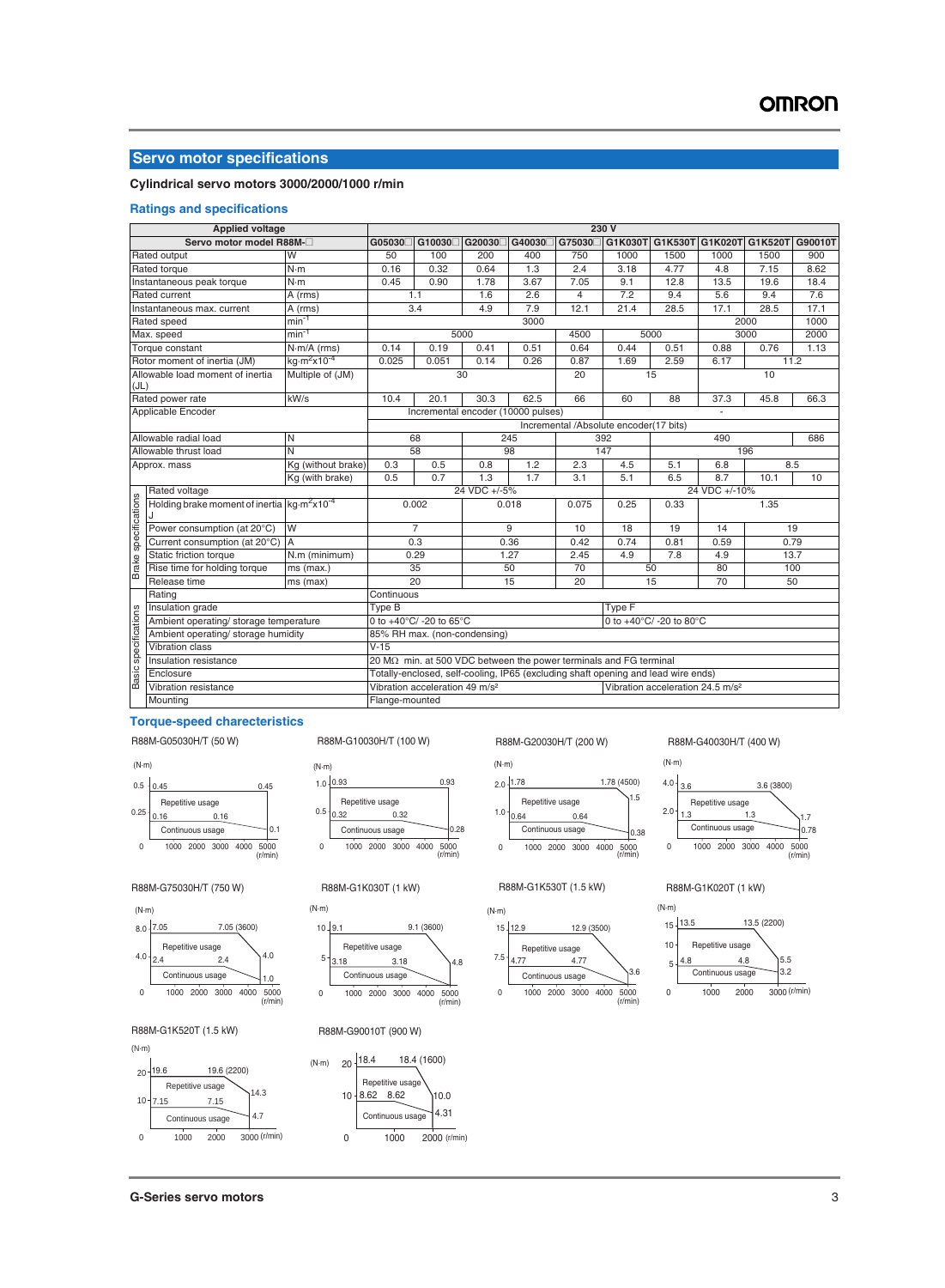#### **Flat servo motors 3000 r/min**

#### **Ratings and specifications**

|                      | <b>Applied voltage</b>                 |                                     |                                                                                   | 230 V                                  |         |  |  |  |  |
|----------------------|----------------------------------------|-------------------------------------|-----------------------------------------------------------------------------------|----------------------------------------|---------|--|--|--|--|
|                      | Servo motor model R88M-                |                                     | GP10030                                                                           | GP20030                                | GP40030 |  |  |  |  |
|                      | Rated output                           | W                                   | 100                                                                               | 200                                    | 400     |  |  |  |  |
|                      | Rated torque                           | N·m                                 | 0.32                                                                              | 0.64                                   | 1.3     |  |  |  |  |
|                      | Instantaneous peak torque              | $N \cdot m$                         | 0.86                                                                              | 1.8                                    | 3.65    |  |  |  |  |
|                      | Rated current                          | A (rms)                             | 1                                                                                 | 1.6                                    | 2.5     |  |  |  |  |
|                      | Instantaneous max. current             | A (rms)                             | 3.1                                                                               | 4.9                                    | 7.5     |  |  |  |  |
|                      | Rated speed                            | $min^{-1}$                          |                                                                                   | 3000                                   |         |  |  |  |  |
|                      | Max. speed                             | $min-1$                             |                                                                                   | 5000                                   |         |  |  |  |  |
|                      | Torque constant                        | $N·m/A$ (rms)                       | 0.34                                                                              | 0.54                                   |         |  |  |  |  |
|                      | Rotor moment of inertia (JM)           | kg $\cdot m^2$ x10 <sup>-4</sup>    | 0.1                                                                               | 0.35                                   | 0.64    |  |  |  |  |
|                      | Allowable load moment of inertia (JL)  | Multiple of (JM)                    |                                                                                   | 20                                     |         |  |  |  |  |
|                      | Rated power rate                       | kW/s                                | 10.2                                                                              | 11.5                                   | 25.5    |  |  |  |  |
|                      | Applicable encoder                     |                                     |                                                                                   | Incremental (10000 pulses)             |         |  |  |  |  |
|                      |                                        |                                     |                                                                                   | Incremental /Absolute encoder(17 bits) |         |  |  |  |  |
|                      | Allowable radial load                  | N                                   | 68                                                                                |                                        | 245     |  |  |  |  |
|                      | Allowable thrust load                  | $\mathsf{N}$                        | 58                                                                                |                                        | 98      |  |  |  |  |
|                      | Approx. mass                           | Kg (without brake)                  | 0.7                                                                               | 1.3                                    | 1.8     |  |  |  |  |
|                      |                                        | Kg (with brake)                     | 0.9                                                                               | $\overline{2}$                         | 2.5     |  |  |  |  |
|                      | Rated voltage                          |                                     |                                                                                   | 24VDC +/-10%                           |         |  |  |  |  |
| Brake specifications | Holding brake moment of inertia J      | kg·m <sup>2</sup> x10 <sup>-4</sup> | 0.03                                                                              |                                        | 0.09    |  |  |  |  |
|                      | Power consumption (at 20°C)            | W                                   | $\overline{7}$                                                                    |                                        | 10      |  |  |  |  |
|                      | Current consumption (at 20°C)          | A                                   | 0.29                                                                              |                                        | 0.41    |  |  |  |  |
|                      | Static friction torque                 | N.m (minimum)                       | 0.29                                                                              |                                        | 1.27    |  |  |  |  |
|                      | Rise time for holding torque           | ms (max.)                           | 50                                                                                |                                        | 60      |  |  |  |  |
|                      | Release time                           | ms (max)                            |                                                                                   | 15                                     |         |  |  |  |  |
|                      | Rating                                 |                                     | Continuous                                                                        |                                        |         |  |  |  |  |
|                      | Insulation grade                       |                                     | Type B                                                                            |                                        |         |  |  |  |  |
|                      | Ambient operating/ storage temperature |                                     | 0 to +40 °C/ -20 to 80°C                                                          |                                        |         |  |  |  |  |
|                      | Ambient operating/ storage humidity    |                                     | 85% RH max. (non-condensing)                                                      |                                        |         |  |  |  |  |
|                      | Vibration class                        |                                     | $V-15$                                                                            |                                        |         |  |  |  |  |
|                      | Insulation resistance                  |                                     | 20 M $\Omega$ min. at 500 VDC between the power terminals and FG terminal         |                                        |         |  |  |  |  |
| Basic specifications | Enclosure                              |                                     | Totally-enclosed, self-cooling, IP65 (excluding shaft opening and lead wire ends) |                                        |         |  |  |  |  |
|                      | <b>Vibration resistance</b>            |                                     | Vibration acceleration 49 m/s2                                                    |                                        |         |  |  |  |  |
|                      | Mounting                               |                                     | Flange-mounted                                                                    |                                        |         |  |  |  |  |

#### **Torque-speed charecteristics**

#### R88M-GP10030H/T (100 W) R88M-GP20030H/T (200 W) R88M-GP40030H/T (400 W)





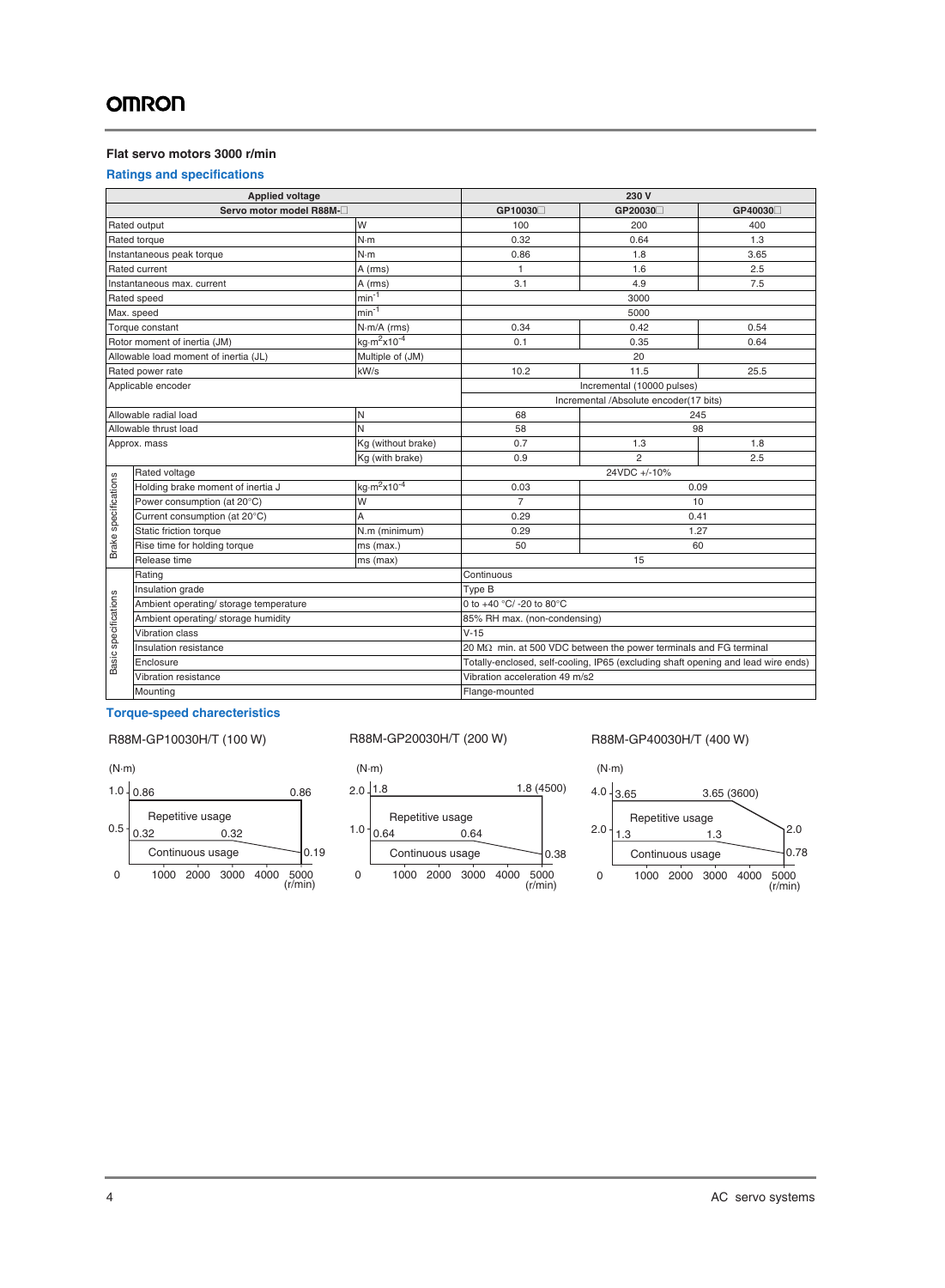### **Dimensions**

#### **Servo motors**

#### **Cylindrical type 3000 r/min (230 V, 50-100 W)**

| Dimensions (mm)          | <b>Without brake</b> | <b>With brake</b> | LN   | <b>Flange surface</b> | Shaft end |     |                      | Aprox. Mass (Kg)  |
|--------------------------|----------------------|-------------------|------|-----------------------|-----------|-----|----------------------|-------------------|
| <b>Model</b>             | --                   | --                |      |                       |           |     | <b>Without brake</b> | <b>With brake</b> |
| R88M-G05030□-□S2         |                      | 102               | 26.5 | 30 <sup>h</sup>       | n nt      | nh9 | 0.3                  | U.5               |
| R88M-G10030 <sup>-</sup> | 92                   | 122               | 46.5 |                       |           |     | U.5                  | U.I               |



(Dimensions of shaft end with key and tap)



M3 x 6L (Tap x Depth)

#### **Cylindrical type 3000 r/min (230 V, 200-750 W)**

| Dimensions (mm)              | Without<br>brake | With<br>brake | <b>LR</b> | KL <sub>1</sub> |    | <b>Flange surface</b> |    |     |     |                  |      |                 | <b>Shaft end</b> |     |        | Aprox. Mass (Kg)                     |     |
|------------------------------|------------------|---------------|-----------|-----------------|----|-----------------------|----|-----|-----|------------------|------|-----------------|------------------|-----|--------|--------------------------------------|-----|
| <b>Model</b>                 |                  | ᄔ             |           |                 | D1 | D <sub>2</sub>        |    | G   |     |                  | QK   | в               |                  |     |        | Tap x depth Without brake With brake |     |
| R88M-G20030 <sup>-</sup> B2  | 79.5             | 116           | 30        | 43              | 70 | $50^{h7}$             | 60 | 6.5 | 4.5 | .4h6             | 18   | $4^{h9}$        |                  | 2.5 | M4x8L  | 0.8                                  | 1.3 |
| R88M-G40030 <sup>-</sup>     | 99               | 135.5         |           |                 |    |                       |    |     |     | 14 <sup>h6</sup> | 22.5 | 5 <sup>h9</sup> |                  |     | M5x10L | .2                                   |     |
| R88M-G75030 <sup>-</sup> CS2 | 112.2            | 49.2          | 35        | 53              | 90 | 70 <sup>h</sup>       | 80 |     |     | $19^{h6}$        | 22   | $6^{h9}$        |                  | 3.5 |        | 2.3                                  | 3.1 |





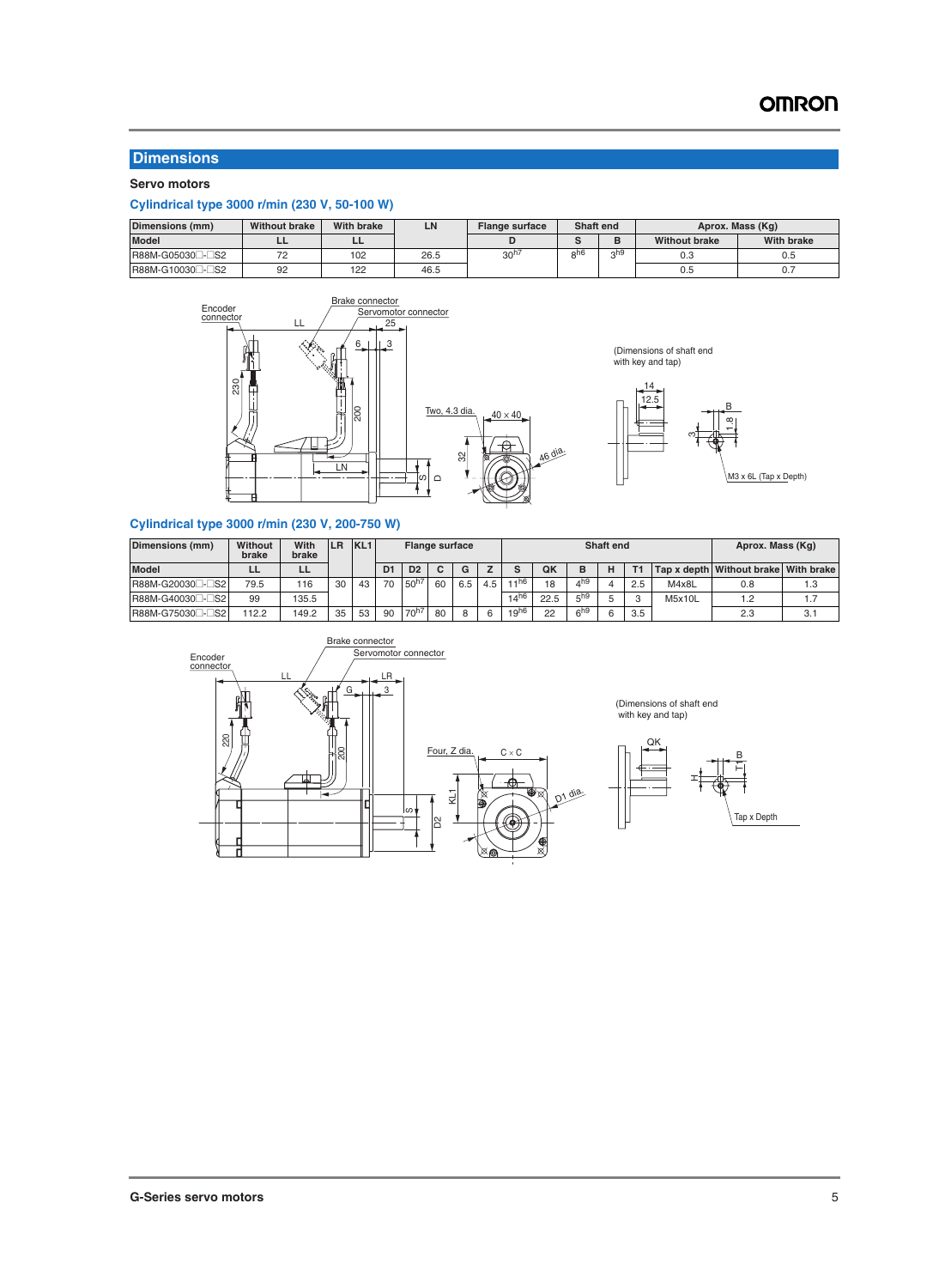# **OMRON**

#### **Cylindrical type 3000, 2000 and 1000 r/min (230 V, 900 kW - 1.5 kW)**

| Dimensions (mm)  | Without brake With brake LR KL1 |     |    |     |                | <b>Flange surface</b> |                |     |    |                |     |           |    | Shaft end       |   |     | Aprox. Mass (Kg) |                  |                   |
|------------------|---------------------------------|-----|----|-----|----------------|-----------------------|----------------|-----|----|----------------|-----|-----------|----|-----------------|---|-----|------------------|------------------|-------------------|
| <b>Model</b>     |                                 |     |    |     | D <sub>1</sub> | D <sub>2</sub>        | D <sub>3</sub> | C.  | G  |                | z   |           | QK | в               | H | T1  | Tap x<br>depth   | Without<br>brake | <b>With brake</b> |
| R88M-G1K030T-CS2 | 175                             | 200 | 55 | 98  | 100            | $80^{h7}$             | 120            | 90  |    | 3 <sup>1</sup> | 6.6 | $19^{h6}$ | 42 | 6 <sup>h9</sup> | 6 | 3.5 | M5x12L           | 4.5              | 5.1               |
| R88M-G1K530T-CS2 | 180                             | 205 |    | 103 | 115            | $95^{h7}$             | 135            | 100 | 10 |                | 9   |           |    |                 |   |     |                  | 5.1              | 6.5               |
| R88M-G1K020T-CS2 | 150                             | 175 |    | 118 |                | 145 110 <sup>h7</sup> | 165            | 130 | 12 | 6              |     | $22^{h6}$ | 41 | 8 <sup>h9</sup> |   |     |                  | 6.8              | 8.7               |
| R88M-G1K520T-CS2 | 175                             | 200 |    |     |                |                       |                |     |    |                |     |           |    |                 |   |     |                  | 8.5              | 10.1              |
| R88M-G90010T-CS2 | 175                             | 200 | 70 |     |                |                       |                |     |    |                |     |           |    |                 |   |     |                  |                  |                   |

#### Servomotor/brake







#### **Flat type 3000 r/min (230 V, 100 W - 400 W)**

| Dimensions (mm)   | Without<br>brake | With<br>brake | <b>LR</b> | KL <sub>1</sub> |    |                |    | <b>Flange surface</b> |   |     |                 |      |                 | Shaft end |     |        | Aprox. Mass (Kg)            |                   |
|-------------------|------------------|---------------|-----------|-----------------|----|----------------|----|-----------------------|---|-----|-----------------|------|-----------------|-----------|-----|--------|-----------------------------|-------------------|
| <b>Model</b>      | LL               | LL            |           |                 | D1 | D <sub>2</sub> | C. |                       | G |     | s               | QK   | в               | н         | T1  |        | Tap x depth   Without brake | <b>With brake</b> |
| R88M-GP10030H-CS2 | 60.5             | 84.5          | 25        | 43              | 70 | $50^{h7}$      | 60 | 3                     |   | 4.5 | 8 <sup>h6</sup> | 12.5 | 3 <sup>h9</sup> | 3         | 1.8 | M3x6L  | 0.7                         | 0.9               |
| R88M-GP10030T-CS2 | 87.5             | 111.5         |           |                 |    |                |    |                       |   |     |                 |      |                 |           |     |        |                             |                   |
| R88M-GP20030H-CS2 | 67.5             | 100           | 30        | 53              | 90 | $70^{h7}$      | 80 | 5                     | 8 | 5.5 | 11h6            | 18   | 4 <sup>h9</sup> |           | 2.5 | M4x8L  | .3                          |                   |
| R88M-GP20030T-CS2 | 94.5             | 127           |           |                 |    |                |    |                       |   |     |                 |      |                 |           |     |        |                             |                   |
| R88M-GP40030H-CS2 | 82.5             | 115           |           |                 |    |                |    |                       |   |     | $14^{h6}$       | 22.5 | 5 <sup>h9</sup> | 5         | 3.0 | M5x10L | .8                          | 2.5               |
| R88M-GP40030T-CS2 | 109.5            | 142           |           |                 |    |                |    |                       |   |     |                 |      |                 |           |     |        |                             |                   |



(Dimensions of shaft end with key and tap)

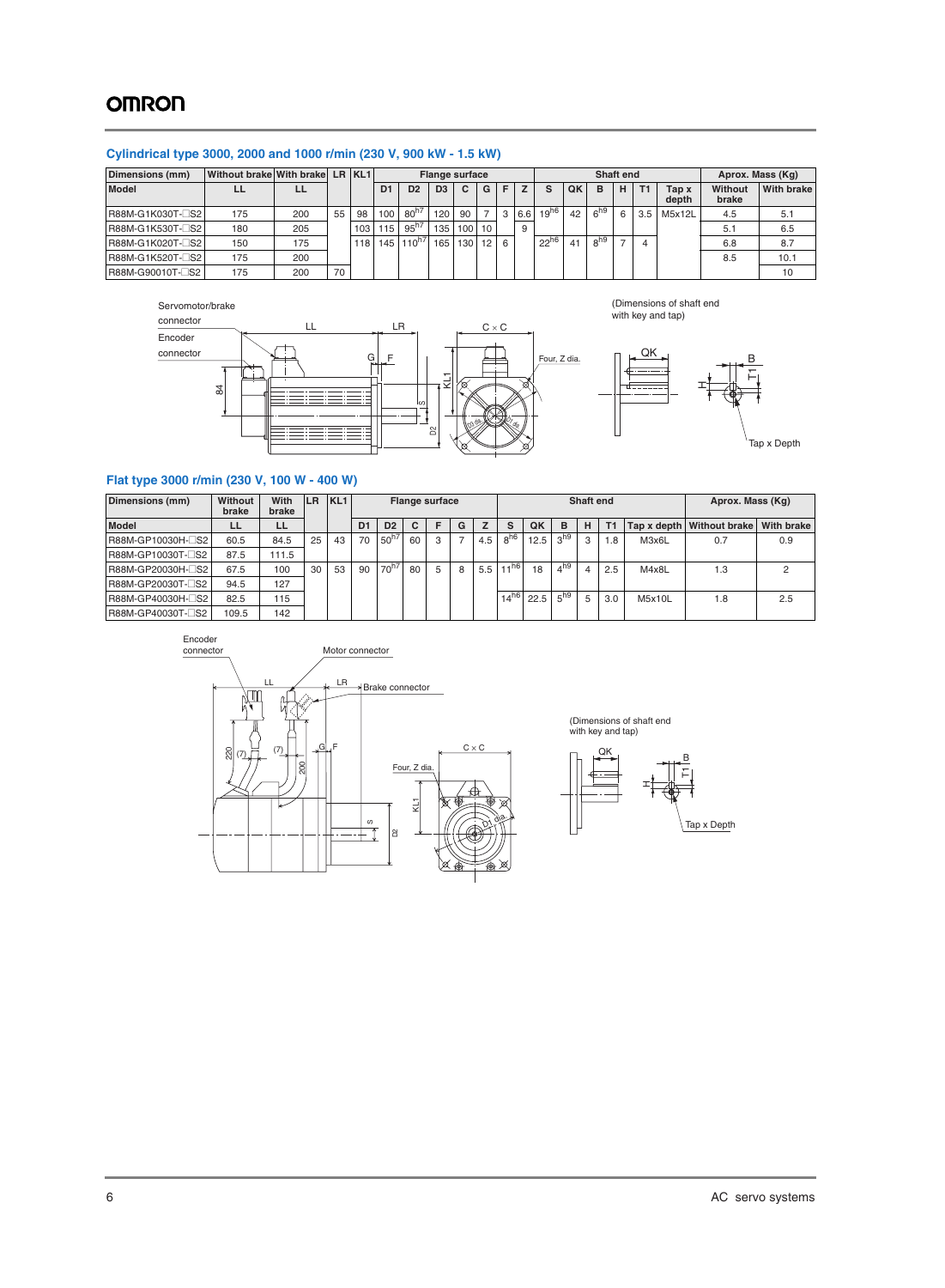#### **Ordering information**



Note: The symbols  $(1\textcircled{3}\textcircled{4})\textcircled{6}\textcircled{6}...$  show the recommended sequence to select the servo motor and cables

#### **Servo motor**

A Select motor from Cylindrical and Flat types using motor tables in next pages.

#### **Servo drive**

B Refer to G-Series and SmartStep2 servo drive chapters for detailed drive specifications and selection of drive accessories.

#### **Cylindrical servo motors 3000/2000/1000 r/min (50 - 1.5 kW)**

| Symbol       | <b>Specifications</b> |                                         |                       |                                             |                              |          | Servo motor model | Compatible servo drives (2) |                 |
|--------------|-----------------------|-----------------------------------------|-----------------------|---------------------------------------------|------------------------------|----------|-------------------|-----------------------------|-----------------|
|              |                       | <b>Voltage Encoder and design Speed</b> |                       | Design                                      | <b>Rated torque Capacity</b> |          |                   | SmartStep2                  | <b>G-Series</b> |
| $\bigcirc$   | 230V                  | Incremental encoder                     | 3000 min <sup>-</sup> | Without brake 0.16 Nm                       |                              | 50 W     | R88M-G05030H-S2   | R7D-BP01H                   | R88D-GN01H-ML2  |
|              |                       | (10000 pulses)                          |                       |                                             | 0.32 Nm                      | 100W     | R88M-G10030H-S2   | R7D-BP01H                   | R88D-GN01H-ML2  |
|              |                       | Straight shaft with key                 |                       |                                             | 0.64 Nm                      | 200 W    | R88M-G20030H-S2   | R7D-BP02HH                  | R88D-GN02H-ML2  |
|              |                       | & tap                                   |                       |                                             | 1.3 Nm                       | 400 W    | R88M-G40030H-S2   | R7D-BP04H                   | R88D-GN04H-ML2  |
|              |                       |                                         |                       |                                             | 2.4 Nm                       | 750W     | R88M-G75030H-S2   |                             | R88D-GN08H-ML2  |
|              |                       |                                         |                       | With brake                                  | 0.16 Nm                      | 50 W     | R88M-G05030H-BS2  | R7D-BP01H                   | R88D-GN01H-ML2  |
|              |                       |                                         |                       |                                             | 0.32 Nm                      | 100 W    | R88M-G10030H-BS2  | R7D-BP01H                   | R88D-GN01H-ML2  |
| $(50-750 W)$ |                       |                                         |                       |                                             | 0.64 Nm                      | 200 W    | R88M-G20030H-BS2  | R7D-BP02HH                  | R88D-GN02H-ML2  |
|              |                       |                                         |                       |                                             | 1.3 Nm                       | 400 W    | R88M-G40030H-BS2  | R7D-BP04H                   | R88D-GN04H-ML2  |
|              |                       |                                         |                       |                                             | 2.4 Nm                       | 750 W    | R88M-G75030H-BS2  |                             | R88D-GN08H-ML2  |
|              |                       | Absolute/incremental                    |                       | Without brake 0.16 Nm                       |                              | 50 W     | R88M-G05030T-S2   |                             | R88D-GN01H-ML2  |
|              |                       | encoder (17 bits)                       |                       |                                             | 0.32 Nm                      | 100 W    | R88M-G10030T-S2   |                             | R88D-GN01H-ML2  |
|              |                       | Straight shaft with key                 |                       |                                             | 0.64 Nm                      | 200 W    | R88M-G20030T-S2   |                             | R88D-GN02H-ML2  |
|              | & tap                 |                                         |                       |                                             | 1.3 Nm                       | 400 W    | R88M-G40030T-S2   |                             | R88D-GN04H-ML2  |
|              |                       |                                         |                       |                                             | 2.4 Nm                       | 750 W    | R88M-G75030T-S2   |                             | R88D-GN08H-ML2  |
|              |                       |                                         |                       |                                             | 3.18 Nm                      | 1 kW     | R88M-G1K030T-S2   |                             | R88D-GN15H-ML2  |
|              |                       |                                         |                       |                                             | 4.77 Nm                      | $1.5$ kW | R88M-G1K530T-S2   |                             | R88D-GN15H-ML2  |
|              |                       |                                         |                       | With brake                                  | 0.16 Nm                      | 50 W     | R88M-G05030T-BS2  |                             | R88D-GN01H-ML2  |
|              |                       |                                         |                       |                                             | 0.32 Nm                      | 100 W    | R88M-G10030T-BS2  |                             | R88D-GN01H-ML2  |
|              |                       |                                         |                       |                                             | 0.64 Nm                      | 200 W    | R88M-G20030T-BS2  |                             | R88D-GN02H-ML2  |
|              |                       |                                         |                       |                                             | 1.3 Nm                       | 400 W    | R88M-G40030T-BS2  |                             | R88D-GN04H-ML2  |
|              |                       |                                         |                       |                                             | 2.4 Nm                       | 750 W    | R88M-G75030T-BS2  |                             | R88D-GN08H-ML2  |
|              |                       |                                         |                       |                                             | 3.18 Nm                      | 1 kW     | R88M-G1K030T-BS2  |                             | R88D-GN15H-ML2  |
|              |                       |                                         |                       |                                             | 4.77 Nm                      | 1.5 kW   | R88M-G1K530T-BS2  |                             | R88D-GN15H-ML2  |
| (900-1500 W) |                       |                                         |                       | 2000 min <sup>-1</sup> Without brake 4.8 Nm |                              | 1 kW     | R88M-G1K020T-S2   |                             | R88D-GN10H-ML2  |
|              |                       |                                         |                       |                                             | 7.15 Nm                      | 1.5 kW   | R88M-G1K520T-S2   |                             | R88D-GN15H-ML2  |
|              |                       |                                         |                       | With brake                                  | 4.8 N m                      | 1 kW     | R88M-G1K020T-BS2  |                             | R88D-GN10H-ML2  |
|              |                       |                                         |                       |                                             | $7.15$ Nm                    | 1.5 kW   | R88M-G1K520T-BS2  |                             | R88D-GN15H-ML2  |
|              |                       |                                         | 1000 min              | Without brake 8.62 Nm                       |                              | 900 W    | R88M-G90010T-S2   |                             | R88D-GN15H-ML2  |
|              |                       |                                         |                       | With brake                                  |                              |          | R88M-G90010T-BS2  |                             | R88D-GN15H-ML2  |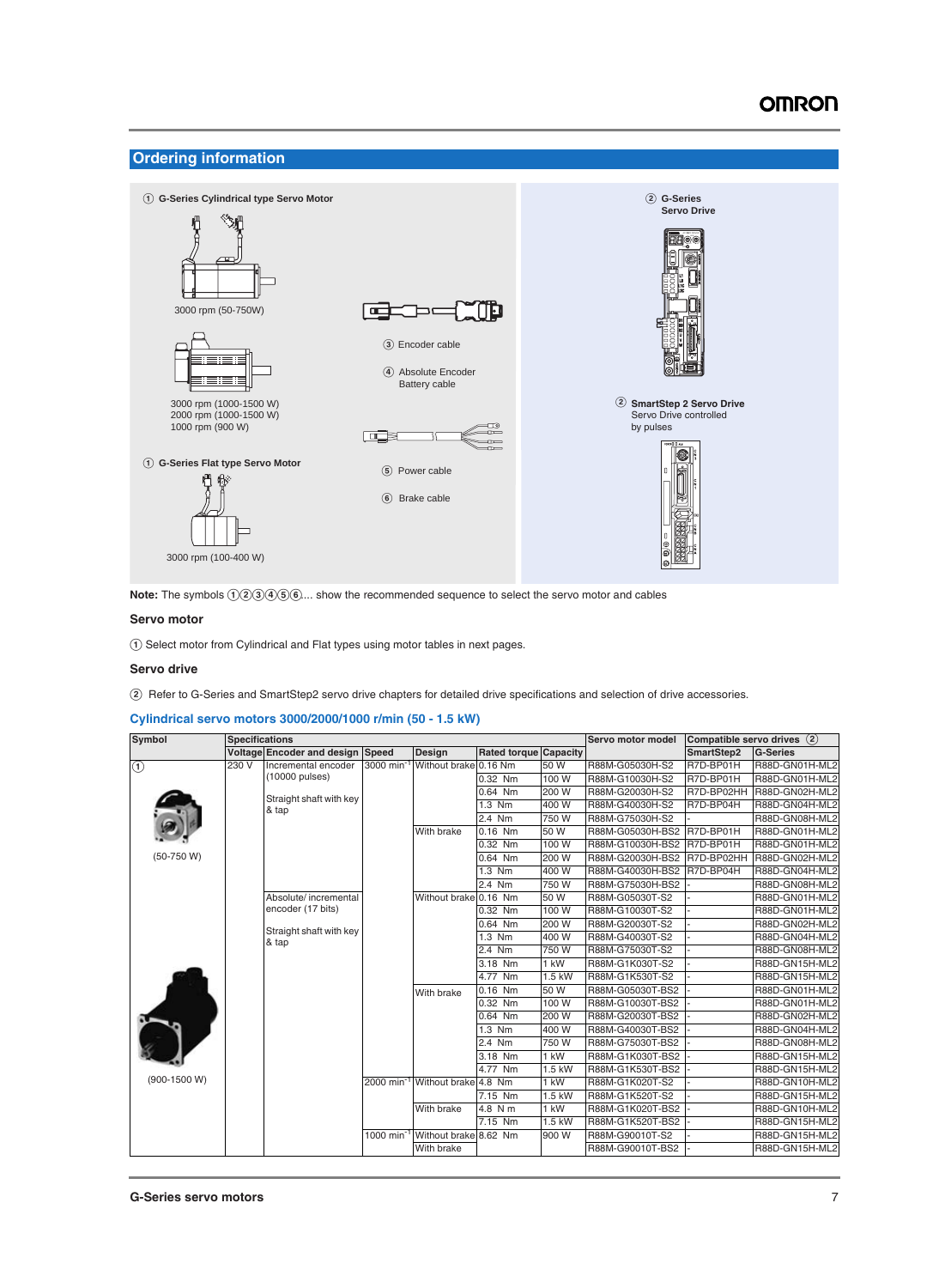# **OMRON**

#### **Flat type servo motors 3000 r/min (100 - 400 W)**

| Symbol        | <b>Specifications</b>                       |                                    |                       |           |                   | Servo motor model | Compatible servo drives (2) |                |
|---------------|---------------------------------------------|------------------------------------|-----------------------|-----------|-------------------|-------------------|-----------------------------|----------------|
|               |                                             | <b>Voltage Encoder and design</b>  | <b>Rated torque</b>   | Capacity  |                   | SmartStep2        | <b>G-Series</b>             |                |
| $\odot$       | 230 V                                       | Incremental encoder                | Without brake 0.32 Nm |           | 100 W             | R88M-GP10030H-S2  | R7D-BP01H                   | R88D-GN01H-ML2 |
|               |                                             | $(10000 \text{ pulses})$           |                       | 0.64 Nm   | 200 W             | R88M-GP20030H-S2  | R7D-BP02HH                  | R88D-GN02H-ML2 |
|               |                                             |                                    |                       | 1.3 Nm    | 400 W             | R88M-GP40030H-S2  | R7D-BP04H                   | R88D-GN04H-ML2 |
|               | Straight shaft with key With brake<br>& tap |                                    |                       | $0.32$ Nm | 100 W             | R88M-GP10030H-BS2 | R7D-BP01H                   | R88D-GN01H-ML2 |
|               |                                             |                                    |                       | 0.64 Nm   | 200 W             | R88M-GP20030H-BS2 | R7D-BP02HH                  | R88D-GN02H-ML2 |
|               |                                             |                                    |                       | $1.3$ Nm  | 400 W             | R88M-GP40030H-BS2 | R7D-BP04H                   | R88D-GN04H-ML2 |
| $\mathcal{P}$ |                                             | Absolute/ incremental              | Without brake 0.32 Nm |           | 100 W             | R88M-GP10030T-S2  |                             | R88D-GN01H-ML2 |
|               |                                             | encoder (17 bits)                  |                       | $0.64$ Nm | 200 W             | R88M-GP20030T-S2  |                             | R88D-GN02H-ML2 |
|               |                                             |                                    |                       | 1.3 Nm    | 400 W             | R88M-GP40030T-S2  |                             | R88D-GN04H-ML2 |
| & tap         |                                             | Straight shaft with key With brake |                       | 0.32 Nm   | 100 W             | R88M-GP10030T-BS2 |                             | R88D-GN01H-ML2 |
|               |                                             |                                    | 0.64 Nm               | 200 W     | R88M-GP20030T-BS2 |                   | R88D-GN02H-ML2              |                |
|               |                                             |                                    |                       | 1.3 Nm    | 400 W             | R88M-GP40030T-BS2 |                             | R88D-GN04H-ML2 |

#### **Encoder Cables**

| Symbol        | <b>Specifications</b>                            |                  | <b>Model</b>       | Appearance |
|---------------|--------------------------------------------------|------------------|--------------------|------------|
| $\circled{3}$ | Encoder cable for absolute encoder (50-750 W)    | 1.5 m            | R88A-CRGA001-5CR-E |            |
|               | R88M-G(50/100/200/400/750)30T-                   | 3 <sub>m</sub>   | R88A-CRGA003CR-E   |            |
|               | R88M-GP(100/200/400)30T-                         | 5 <sub>m</sub>   | R88A-CRGA005CR-E   |            |
|               |                                                  | 10 m             | R88A-CRGA010CR-E   |            |
|               |                                                  | 15 m             | R88A-CRGA015CR-E   |            |
|               |                                                  | 20 m             | R88A-CRGA020CR-E   |            |
|               | Encoder cable for Incremental encoder (50-750 W) | 1.5 <sub>m</sub> | R88A-CRGB001-5CR-E |            |
|               | R88M-G(50/100/200/400/750)30H- $\square$         | 3 <sub>m</sub>   | R88A-CRGB003CR-E   |            |
|               | R88M-GP(100/200/400)30H-                         | 5 <sub>m</sub>   | R88A-CRGB005CR-E   |            |
|               |                                                  | 10 <sub>m</sub>  | R88A-CRGB010CR-E   |            |
|               |                                                  | 15 m             | R88A-CRGB015CR-E   |            |
|               |                                                  | 20 m             | R88A-CRGB020CR-E   |            |
|               | Encoder cable for Absolute encoder (900-1500 W)  | 1.5 <sub>m</sub> | R88A-CRGC001-5NR-E |            |
|               | R88M-G(1K0/1K5)30T-                              | 3 <sub>m</sub>   | R88A-CRGC003NR-E   | ក          |
|               | R88M-G(1K0/1K5)20T-<br>R88M-G90010T-             | 5 <sub>m</sub>   | R88A-CRGC005NR-E   |            |
|               |                                                  | 10 m             | R88A-CRGC010NR-E   |            |
|               |                                                  | 15 m             | R88A-CRGC015NR-E   |            |
|               |                                                  | 20 m             | R88A-CRGC020NR-E   |            |

#### **Absolute Encoder Battery cable**

| Symbol        | <b>Specifications</b>                                |                                          | <b>Model</b>                           | Appearance                   |
|---------------|------------------------------------------------------|------------------------------------------|----------------------------------------|------------------------------|
| $\circled{4}$ | Absolute Encoder battery cable                       | Battery not included 0.3 m R88A-CRGD0R3C |                                        | =s                           |
|               |                                                      | <b>Battery included</b>                  | One R88A-BAT01G 0.3 m R88A-CRGD0R3C-BS | ELA<br><b>Battery holder</b> |
|               | Absolute Encoder backup battery -<br>2,000 mA.h 3.6V |                                          | R88A-BAT01G                            |                              |

**Note:** The absolute encoder battery cable is only an extension and must be used with an absolute encoder cable.